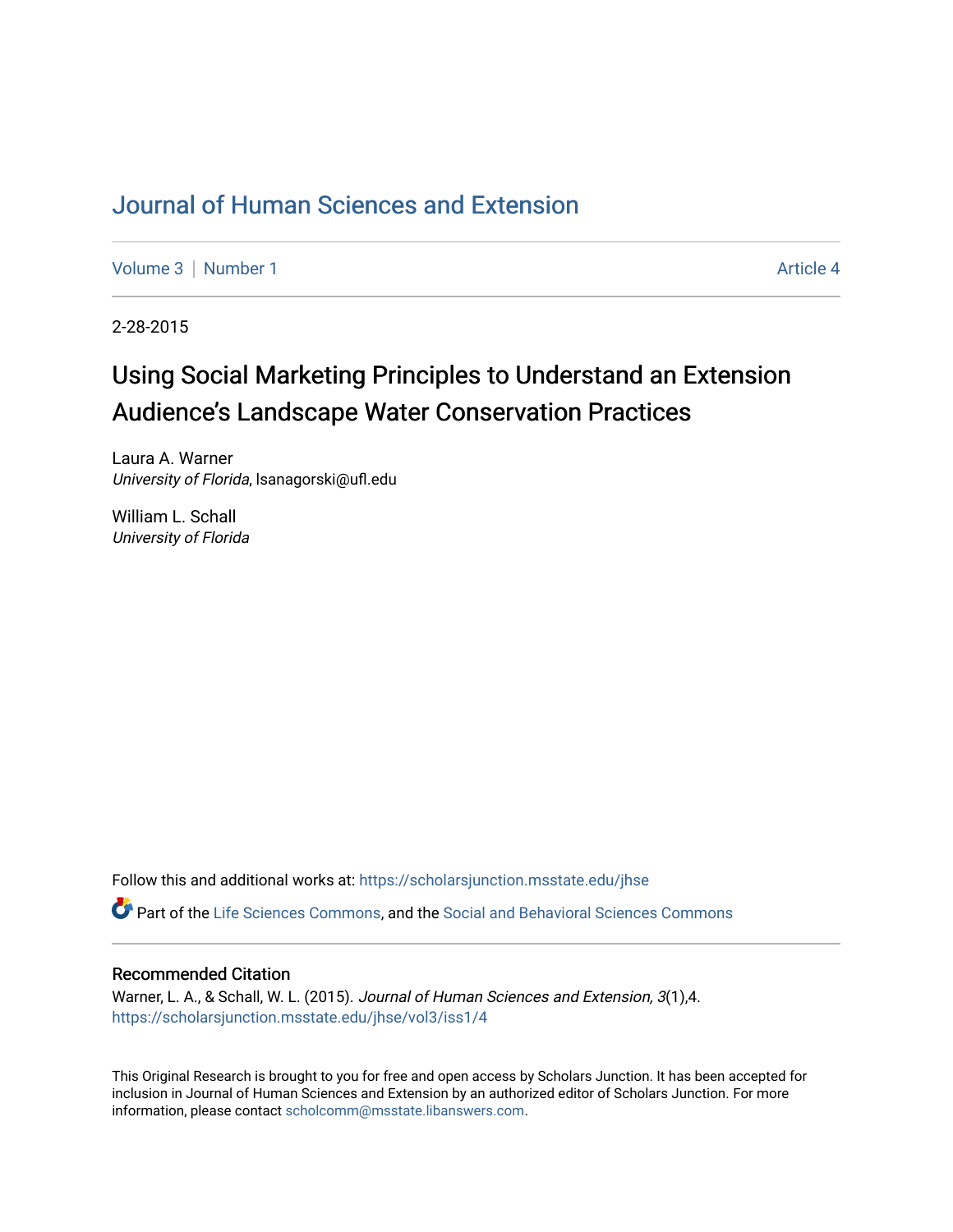# **Using Social Marketing Principles to Understand an Extension Audience's Landscape Water Conservation Practices**

**Laura A. Warner William L. Schall**  *University of Florida* 

*A substantial amount of water is applied to Florida landscapes, and encouraging water conservation through irrigation practices has been identified as a priority programming area where there is great opportunity to positively affect the state's water resources. Florida Extension addresses this priority area through educational programming. Social marketing has been identified as a promising approach to changing behaviors that influence environmental issues, such as water-saving irrigation technologies and practices. This approach recognizes that there are barriers that prevent individuals from engaging in positive behavior changes. This study evaluated an irrigation seminar using a retrospective pretest-posttest design that incorporated elements of a social marketing intercept survey. Thirty-four attendees participated and primarily represented green industry professional and government sectors. Study objectives were to evaluate the workshop and describe the audience using social marketing principles for future program planning based on audience research. The audience rated their descriptive norms, a strong predictor of behavioral change, lower than their injunctive norms, a less robust predictor. The majority planned to adopt at least one water-conservation best management practice as a result of the workshop. We make recommendations for applying social marketing principles to Extension programming.* 

*Keywords:* behavior change, irrigation, water conservation, social marketing, normative beliefs, barriers

## **Introduction**

Florida withdraws an incredible 6.341 billion gallons of fresh ground and surface water per day, with water directed to public consumption making up approximately 35% of this usage (U.S. Geological Service, 2013). In a typical central Florida landscape with homeowner-controlled irrigation, an average of 64% of residential water usage is applied in the landscape and often exceeds the amount needed by plants (Haley, Dukes, & Miller, 2007). This usage represents a substantial opportunity for conservation by residents, green industry professionals, and property managers throughout the state, as many have previously recognized.

Direct correspondence to lsanagorski@ufl.edu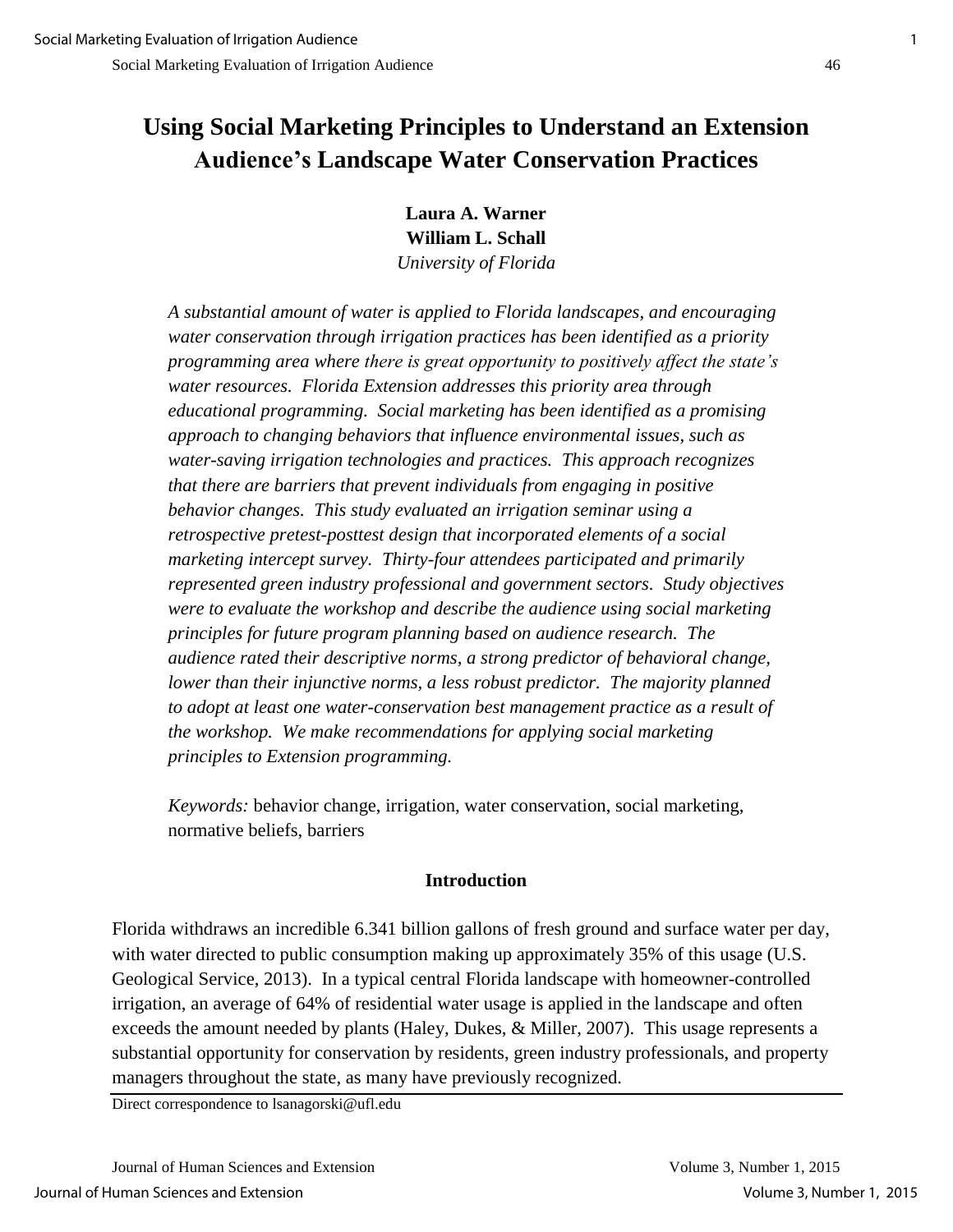### **Irrigation and Environmental Impact**

Research indicates that a significant portion of Florida's water usage is directed toward landscape irrigation. Thus, landscape water conservation has been identified as a priority area. There are a number of means to conserve water in the landscape through appropriate landscape practices and irrigation technologies. These include smart irrigation controllers that use soil moisture sensors or evapotranspiration data (Dukes, 2012; Haley & Dukes, 2012), the reduction of turfgrass in the landscape, the use of plant material with low water requirements, and the use of rainfall-activated irrigation shutoff devices. Florida Extension professionals incorporate these practices and technologies into programming to encourage landscape water conservation.

#### **Extension Education on Sustainable Landscaping Practices**

Florida Extension seminars have successfully increased the use of appropriate irrigation practices (Israel, Easton, & Knox, 1999), and there is a substantial amount of training available for homeowners on landscape water use and conservation (Shober, Denny, & Broschat, 2010). However, raising awareness of the relationship between landscape practices and environmental impact remains an area of educational need. Research has shown that the majority of homeowners want to protect water quality but believe that their irrigation practices do not impact the environment (Blaine, Clayton, Robbins, & Grewal, 2012). Most green industry professionals have not had formal training in irrigation management (Shober et al., 2010). These indicators reveal the great need for education in this area.

Florida Extension regularly offers seminars about water-saving technologies and practices to address the overuse of water in the landscape. Local county Extension faculty members apply current research and customize these programs to meet the needs of local clients (Israel et al., 1999). In the program under study, Extension faculty from three adjacent counties collaborated on a seminar to meet the needs of mixed local clientele comprised of landscape professionals, local government staff, and homeowners. This study sought to explore audience characteristics using social marketing principles and to evaluate the 1-day program for audience behavioral intentions and increased awareness of water issues.

#### **Measuring Impact of Extension Programs**

Extension programming provides major value to the public in the form of community good, narrowing of information gaps, fairness in resource distribution, and reducing costs or increasing benefits for stakeholders (Kalambokidis, 2004). Extension program evaluation is a critical component of accountability and is tied to maintaining current funding allocations (Lamm & Israel, 2013). Evaluation is also an important means for Extension faculty members to generate accountability, and this activity offers the opportunity to redirect programming efforts to better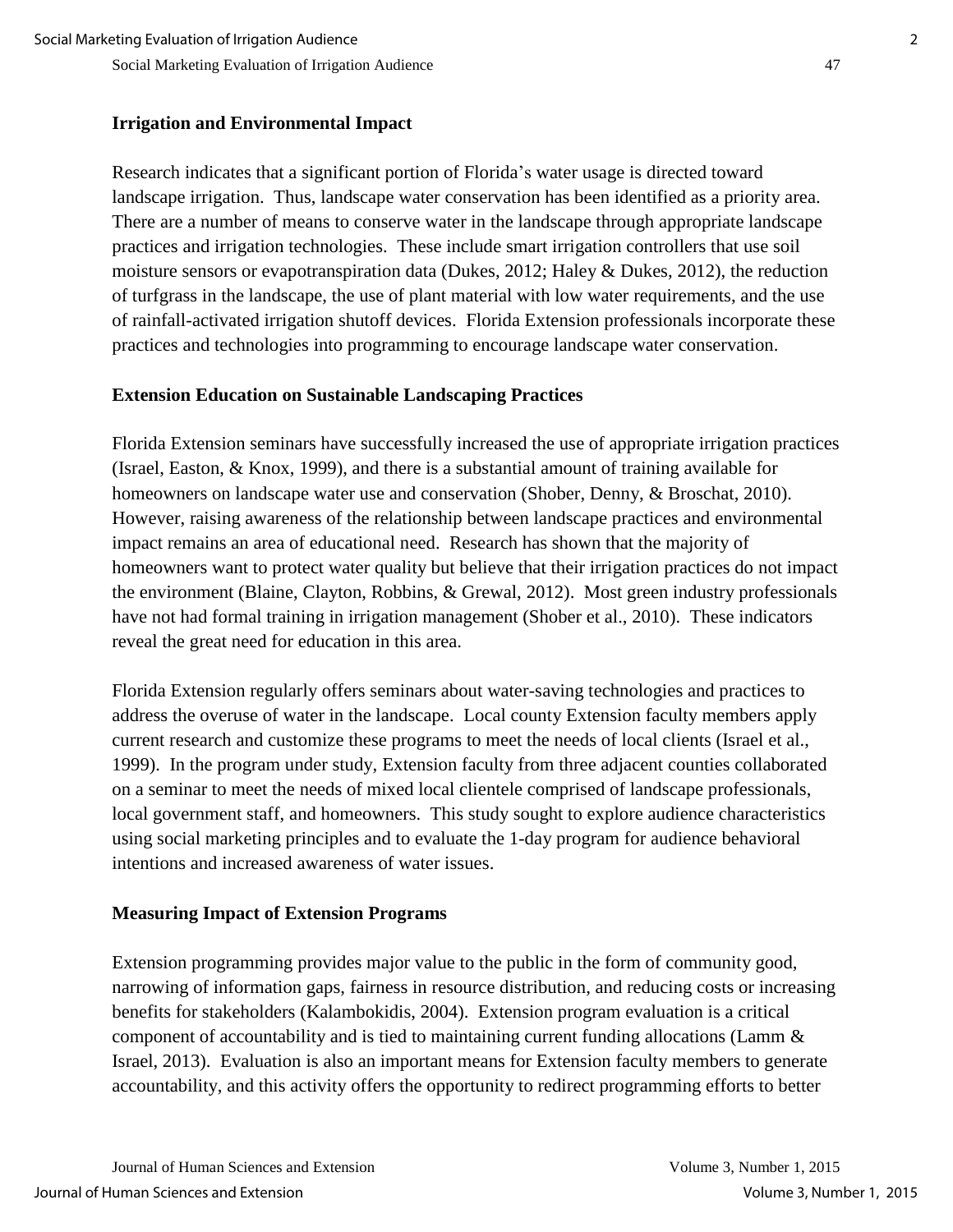serve Extension clients (Boone, Safrit, & Jones, 2002). Knowledge gain is frequently used as an evaluation measure, but this outcome cannot be assumed to generate behavior change (Frisk & Larson, 2011; Kollmuss & Agyeman, 2002). There is value in knowledge gain as an outcome; however, in the case of many human-environmental issues, such as water quality and humanimpacted nonpoint source pollution, it is essential that behavior changes occur in order to improve the problem. Behavior change is highly valued as an outcome, and Extension professionals have been encouraged to incorporate this measure into their evaluation plans (Boone et al., 2002; Rennekamp & Engle, 2008). One approach to creating behavior change is *social marketing*. This approach to changing behaviors is relatively underused in Extension and "holds great promise for extending Extension's outreach on old and new issues" (Skelly, 2005, Conclusion, para. 1).

### **Overview of Social Marketing**

Social marketing is a distinct discipline that applies traditional marketing principles to create voluntary behavior change that benefits society (Kotler & Lee, 2008). A key distinction of social marketing is the focus on the benefit to society, whereas in traditional marketing, financial profit is the primary objective (Kotler & Lee, 2008). Social marketing incorporates (a) a researchbased understanding of a targeted audience, (b) tailored message development based on a segmented group's characteristics and needs, and (c) the use of strategies designed to remove or reduce an audience's perceived barriers and enhance perceived benefits to change (Andreasen, 2006; Kotler & Lee, 2008; Lefebvre, 2011; McKenzie-Mohr, 2011). An audience's perceived barriers to change contribute to their perceived cost of making practice changes. When applying the social marketing approach, Extension professionals work to reduce this perceived price (barrier) and to increase the value of adopting the behavior, similar to traditional marketing of commercial products (McKenzie-Mohr, Lee, Schultz, & Kotler, 2012). A number of social marketing models describe the process of this approach to change. A social marketing campaign, as described by McKenzie-Mohr et al. (2012), incorporates the following major steps: (a) selecting behaviors to promote among a target audience, (b) identifying barriers and benefits to making the selected behavior changes, (c) developing strategies to reduce barriers and increase benefits to changing the behaviors, (d) pilot testing the strategy, and (e) implementing on a broad-scale implementation and evaluating.

#### **Social Marketing Principles and Extension Programs**

Despite the promise social marketing provides in achieving behavior change outcomes through Extension programs (Rogers, 2003; Skelly, 2005), this approach is used minimally in our field. Extension professionals who engage in audience analysis and take the time to understand their normative beliefs, perceived barriers and benefits, and motivators are better equipped to bring about behavior change than those who focus solely on knowledge gain. Thoughtful audience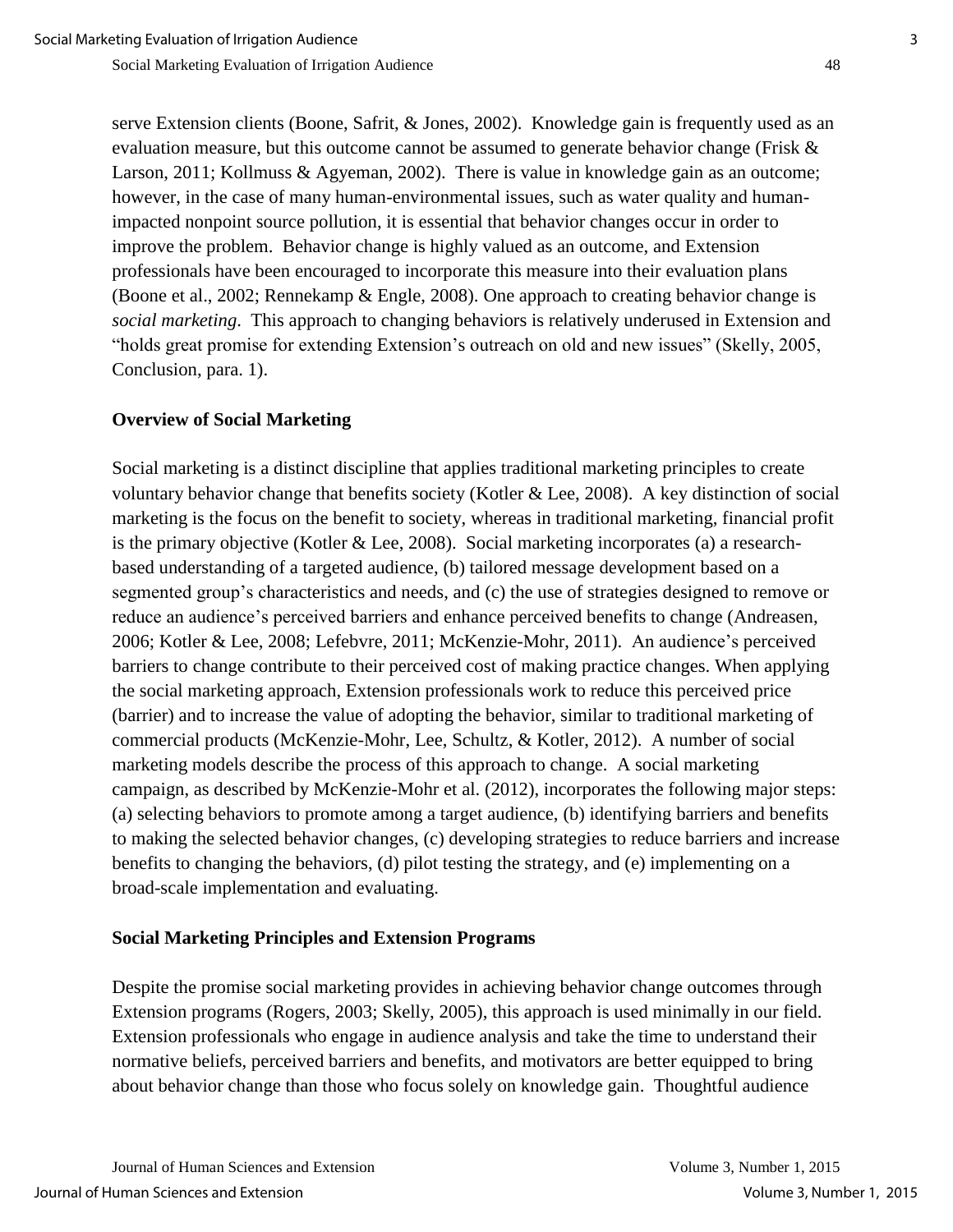analysis allows Extension educators to use tools and strategies to encourage the adoption of practices that benefit the communities they serve.

Social marketing may be applied to programs as a strategy to influence behaviors for the good of the broader community (Andreasen, 1994). Many Extension professionals already use some social marketing principles, albeit unintentionally (Warner, 2014), and the tools of social marketing can be used to impact the community in a positive way. Social marketing campaigns have been successfully used to encourage environmental behavior changes such as recycling, water conservation, and sustainable landscape management practices (McKenzie-Mohr, 2011; McKenzie-Mohr et al., 2012). Extension professionals working to promote a specific behavior—the adoption of water-saving techniques and technologies—used this study to explore an audience's social norms, perceived barriers and benefits to practice and technology adoption, and knowledge gain related to the objectives of the training. When viewing Extension programming through the lens of social marketing, an understanding of clients' behavioral intentions, norms, barriers, and benefits can allow an Extension professional to use strategies to increase the likelihood that individuals will adopt a behavior (McKenzie-Mohr, 2011).

#### **Audience Characteristics and Behavior Change**

While social marketing prescribes specific behavior change as a final outcome, the Theory of Planned Behavior (TPB) is an indicator of change prior to its occurrence. The TPB defines behavioral *intention* as a product of *attitude*, *perceived behavioral control*, and *subjective norms*. The TPB may be applied to behavioral outcomes of Extension programming. The *intention* to perform some behavior suggests the effort one is likely to put into practice change or behavior adoption. When a target audience's intent to perform a behavior is understood, their future behaviors may also be understood, as "the stronger the intention to engage in a behavior, the more likely should be its performance" (Ajzen, 1991, p. 181). Therefore, educational professionals are able to project actual behavior when they measure audience intentions.

*Barriers* are the target audience's concerns regarding a specific behavioral change; they include the reasons people feel they cannot make some practice change and the costs they perceive to be associated with the practice change (Kotler & Lee, 2008). *Benefits* are the things people perceive they will gain if they make the specified behavior change; people factor in the likelihood they think they are to receive them (Kotler & Lee, 2008). An Extension faculty member using social marketing would approach behavior change by first identifying the audience's perceived benefits and barriers, and then working to enhance the former and reduce the latter.

*Normative* beliefs refer to the "likelihood that important referent individuals or groups approve or disapprove of performing a given behavior" (Ajzen, 1991, p. 195). *Injunctive norms* refer to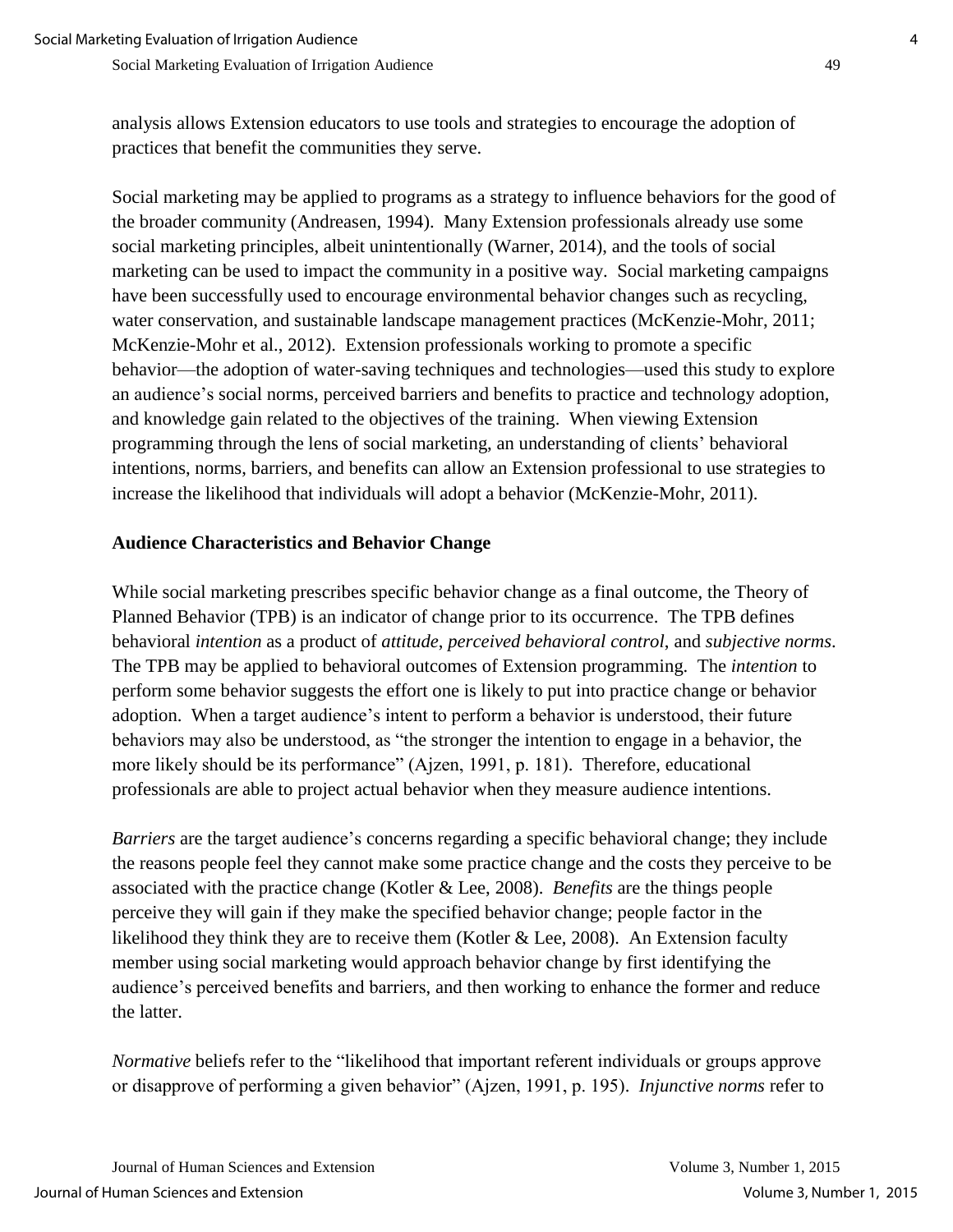perceptions of whether the behavior ought to be done, and *descriptive norms* refer to behaviors in which those around an individual are engaged (McKenzie-Mohr, 2011). Research has demonstrated a relationship between normative beliefs about a behavior with intentions to act (Ajzen, 1991; McKenzie-Mohr, 2011). Based on TPB, if a target audience believes that using water savings practices and techniques are both approved of (injunctive norm) and being done by others (descriptive norm), they are more likely to adopt the behavior (Ajzen, 1991; McKenzie-Mohr, 2011). Norms have been demonstrated to be good predictors for whether someone will make a particular behavior change (Ajzen, 1991; McKenzie-Mohr, 2011; Shaw, Radler, Chenoweth, Heiberger, & Dearlove, 2011). In short, if individuals think that the people around them approve of and are engaging in some behavior, they are more likely to do so themselves. It is important to conduct thoughtful research on the target audience to understand the characteristics that will support or discourage their adoption of some behavior change (McKenzie-Mohr, 2011). Barriers, benefits, normative beliefs, and behavioral intentions are some of the key indicators that can inform Extension professionals about their audiences and help them develop strategies that will effectively change behaviors.

### **Research Objectives**

The objectives that guided this study were to

- 1. Describe an Extension audience using the social marketing concepts of intentions, barriers, benefits, and normative beliefs; and
- 2. Evaluate program outcomes through the use of a retrospective pretest-posttest.

## **Methods**

## **Seminar Design**

A one-day irrigation workshop was developed and held in Palm Beach County, Florida, to educate green industry professionals, municipal and county staff, property managers, and volunteers about irrigation best management practices. The objectives of this educational workshop were to raise awareness of the need to conserve water and preserve water quality and to encourage participants to adopt water-saving practices and technologies.

The workshop's content included water-saving practices and technologies, such as smart irrigation controllers and appropriate irrigation scheduling, techniques for improving irrigation systems, tools and resources that can support more efficient irrigation practices, and types of shoreline vegetation that can positively impact water quality. The workshop lasted for a full day and included 380 total minutes of instruction, as well as several breaks and demonstrations.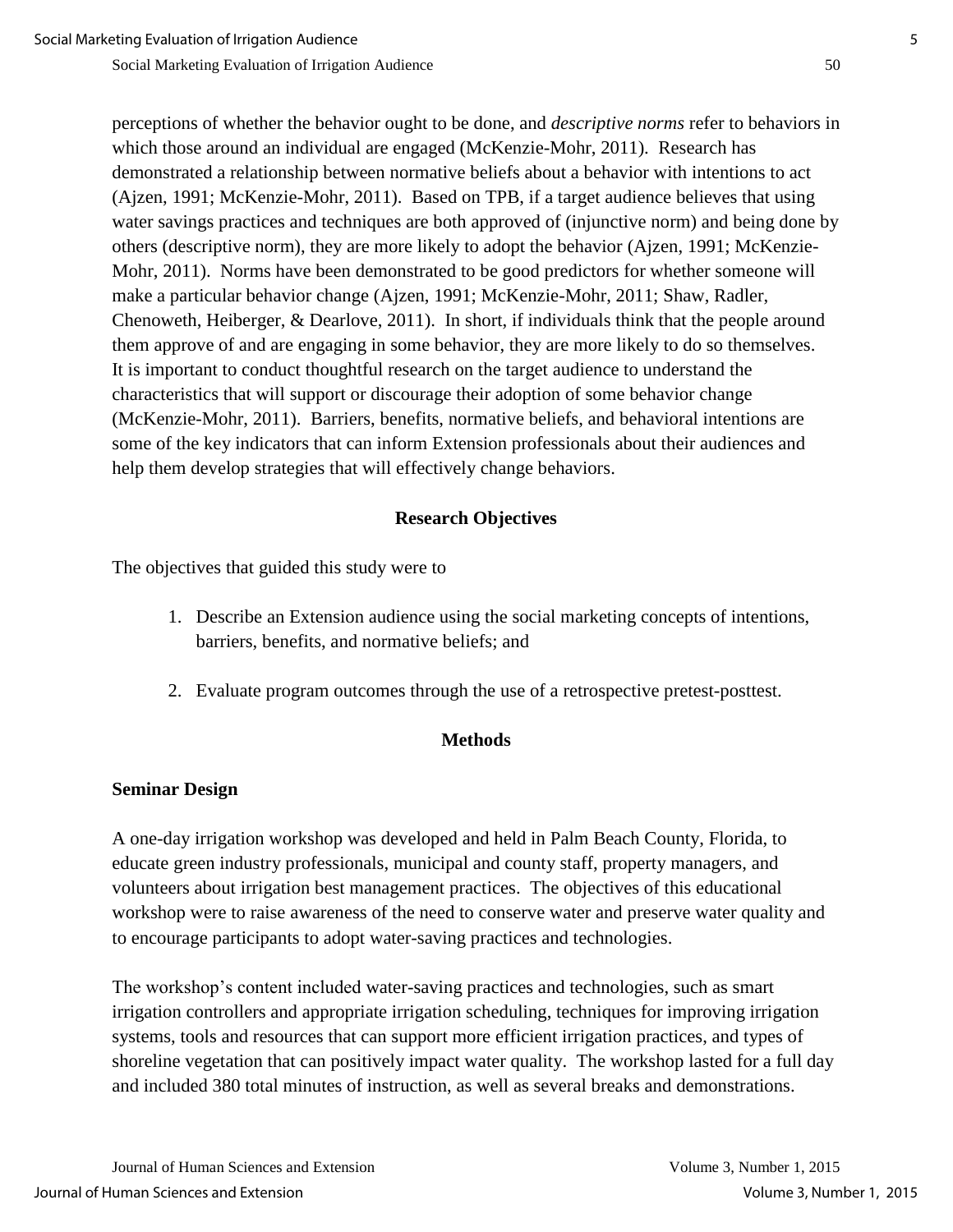## **Study Design and Program Delivery**

A research protocol for this study was submitted to the University of Florida's Institutional Review Board. These documents described the voluntary study, explained how much time it would take to complete the instrument, and acknowledged known risks and benefits. Approval to conduct this research was received in September 2013 (Protocol #2013-U-0967).

This seminar was conducted in October 2013. At the conclusion of the program, the research protocol was explained, and participants were advised that involvement in the study was voluntary. Those who agreed to participate were asked to complete the survey instrument.

## **Sample Population**

Sixty-nine individuals participated in this workshop, and 35 opted to complete the survey. We found 34 of the surveys to be usable, resulting in a 49.3% response rate.

## **Instrumentation**

The survey instrument combined elements of a traditional retrospective pretest-posttest survey design and a community-based social marketing intercept survey design.

The first segment of the instrument was qualitative and incorporated an *intercept survey*. Intercept surveys are short surveys useful in identifying an audience's perceived barriers and benefits with a limited time investment; they can be used when focus groups and more detailed surveys are not plausible (McKenzie-Mohr, 2011). Intercept surveys ask two questions: *What makes it challenging or difficult for you to do this behavior?* and *What are the benefits to doing this behavior?*, effectively identifying an audience's barriers and benefits associated with a specific practice change (McKenzie-Mohr, 2011).

The second segment of the instrument collected data used to describe audience characteristics. We asked participants to identify themselves as a homeowner, green industry professional, city/county/government staff member, or other category. We sought to describe normative beliefs by asking participants to rate their agreement with three statements: (a) *I believe I should conserve water in the landscape*, (b) *The people who are most important to me believe I should conserve water in the landscape*, and (c) *Many of my peers are adopting new water-saving technologies to conserve water in the landscape*. These statements were rated on a 5-point Likert scale (from *Strongly disagree* to *Strongly agree*). In this segment, we also asked participants to rate their perceived importance in the role of both conserving water in the landscape and persuading others to conserve water in the landscape on a 5-point Likert scale (from *Very unimportant* to *Very important*).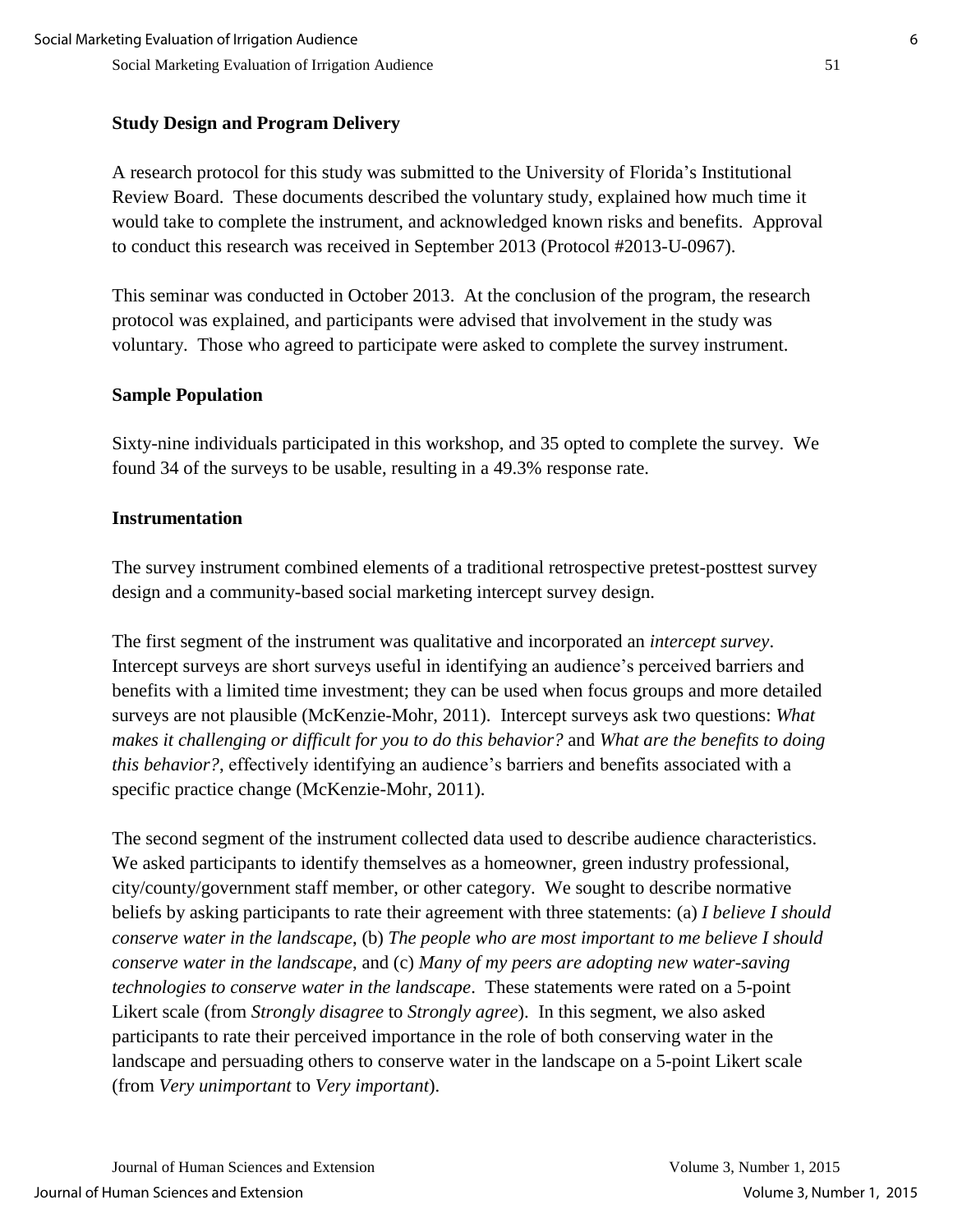The third segment of the instrument incorporated elements of a retrospective pretest-posttest. A retrospective pretest-posttest instrument is administered one time following an intervention, such as a workshop (Nielsen, 2011). This instrument asks a respondent to refer to a specific point in time, such as before the workshop, and compare characteristics with their current state (Nielsen, 2011). This method of evaluation is beneficial as it is less time-consuming for both evaluators and program participants (Davis, 2003). Further, respondents are often better able to accurately gauge how their behavior has changed or their knowledge increased, after they have participated in a program (Davis, 2003). In other words, prior to an educational training, participants may not be clear on how much or little they know about the subject being taught. Participants were asked to rate their pre- and post-seminar knowledge on a 5-point Likert scale (from *Very unknowledgeable* to *Very knowledgeable*). They were also asked to rate their awareness of the need to conserve water, the tools and resources that they can access to get help and information about using more efficient irrigation practices, and the techniques that can be used to improve irrigation efficiency on a 5-point Likert scale (from *Very unaware* to *Very aware*). We also asked participants if they were familiar with the water-saving technologies we presented prior to the program and if they planned to adopt new water-saving best practices as a result of the workshop.

A Cronbach's alpha test for reliability resulted in a coefficient of .84 for the complete survey instrument, indicating that this tool had a satisfactory level of internal consistency (Fraenkel  $\&$ Wallen, 2008). We also ran the Cronbach's alpha test for reliability of the two individual quantitative parts of the instrument. This resulted in coefficients of .69 for the normative beliefs scale (second segment) and .81 for the retrospective pretest-posttest items (third segment). Given that the reliability coefficient for the second segment was approaching the .70 benchmark, and the reliability coefficients for the overall instrument and the third segment exceeded it, we determined that the instrument was suitable for this study (Fraenkel & Wallen, 2008).

#### **Data Analysis**

Data collected from this study were analyzed using Statistical Package for the Social Sciences (SPSS Version 20; SPSS, Chicago). Descriptive statistics, one-way analysis of variance (ANOVA), and paired *t*-tests were used to analyze the data.

To analyze data associated with Objective 1 (Describe an Extension audience through the use of social marketing concepts), we first calculated the frequencies of participants' self-reported roles and descriptions. These frequencies were used to compute the mean score and standard deviation of all items to measure normative beliefs. We coded each of the qualitative responses associated with participants' barriers and beliefs several times in order to identify common categories (Glaser, 1965) and then calculated the frequency for which each category occurred.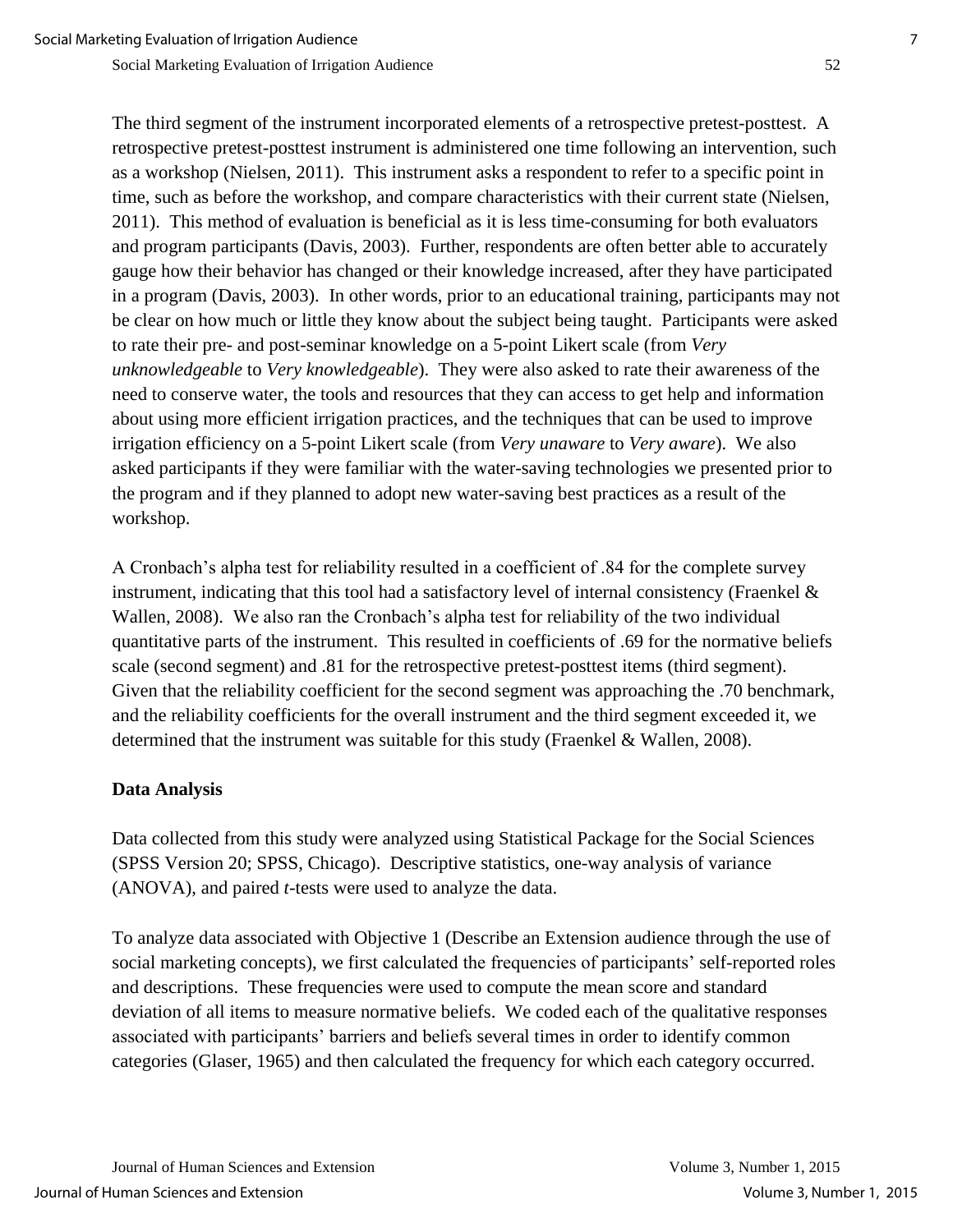We used paired *t-*tests to measure Objective 2 (Determine program impact through the use of a retrospective pretest-posttest). For each of the items in the pretest-posttest, we computed the mean pretest score and compared it to the mean posttest score. We calculated effect size using Cohen's *d* when *t-*tests produced significant results (Cohen, 1988). We report on effect size to allow the reader "to appreciate the magnitude or importance" (American Psychological Association, 2010, p. 34) of the results. Effect size is a measure of practical significance, or "whether the result is useful in the real world" (Kirk, 1996, p. 746).

#### **Results**

## **Objective 1: Describe an Extension Audience Through the Use of Social Marketing Concepts**

The majority of workshop attendees described themselves as either green industry professionals or local government staff, with less than one-fifth identifying as homeowners (Table 1). Nearly three-quarters of the sample had previously heard about the new technologies and practices presented, and nearly all indicated that they planned to adopt practices and technologies presented in the workshop.

| птединон эутромит |                   |                   |                    |                  |  |  |  |
|-------------------|-------------------|-------------------|--------------------|------------------|--|--|--|
|                   | Green industry    | City/county/other |                    |                  |  |  |  |
|                   | professional      | government staff  | Homeowner/resident |                  |  |  |  |
| n                 | 16                | 12                | 6                  |                  |  |  |  |
| %                 | 47.1              | 35.3              | 17.6               |                  |  |  |  |
|                   |                   |                   |                    |                  |  |  |  |
|                   | Familiar with the | Not familiar with | Plan to adopt      | Do not plan to   |  |  |  |
|                   | technologies/     | the technologies/ | practices/         | adopt practices/ |  |  |  |
|                   | practices         | practices         | technologies*      | technologies*    |  |  |  |
| n                 | 25                | 9                 | 29                 | 4                |  |  |  |
| %                 | 73.5              | 26.5              | 87.9               | 12.1             |  |  |  |

*Table 1. Distribution of Self-Reported Role and Description for Audience of a One-Day Irrigation Symposium*

\*Calculated based on *n* = 32 responses

Workshop attendees indicated that they viewed their role in both conserving water in the landscape and persuading others to conserve water in the landscape (Table 2) as falling between *Important* (4) and *Very important* (5). We found no significant difference between participants' self-described role at  $p = .05$  (data not presented).

On the normative beliefs scale, participants rated their personal norms (*I believe I should conserve water in the landscape*) and injunctive norms (*The people who are most important to me believe I should conserve water in the landscape*) fairly highly (Table 2); both of these values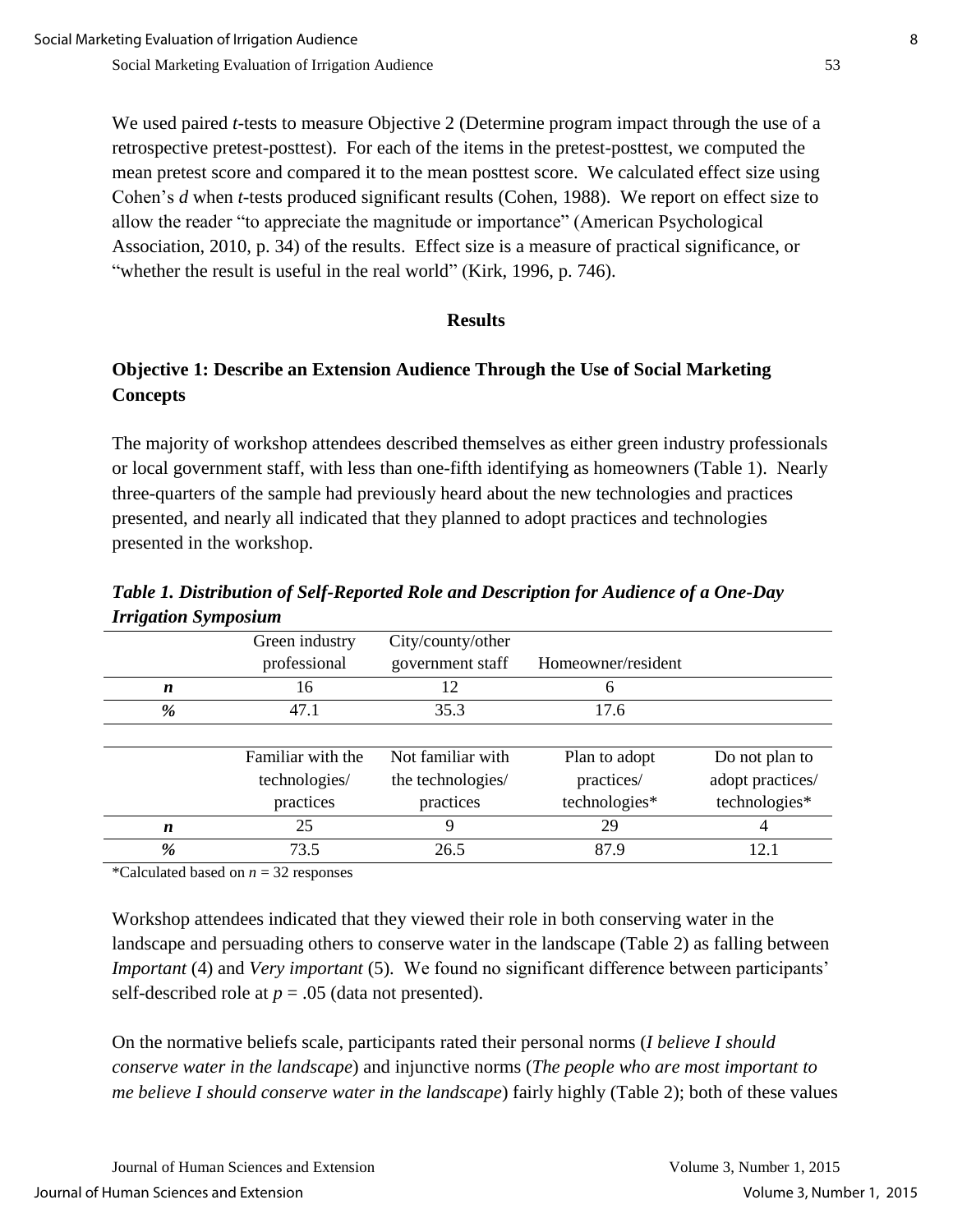fell between *Agree* (4) and *Strongly agree* (5). Participants rated their descriptive norms (*Many of my peers are adopting new water-saving technologies to conserve water in the landscape*) lower than their injunctive norms (Table 2); this value fell between *Neutral* (3) and *Agree* (4).

| <b>Variable</b>                                                                                    | M    | <b>SD</b> |
|----------------------------------------------------------------------------------------------------|------|-----------|
| How important is your role in: $a$                                                                 |      |           |
| Conserving water in the landscape?                                                                 | 4.35 | .85       |
| Persuading others to conserve water in the landscape?                                              | 4.35 | .92       |
| Please indicate how much or how little you agree with the following statements: $\frac{b}{c}$      |      |           |
| I believe I should conserve water in the landscape.                                                | 4.68 | .54       |
| The people who are most important to me believe I should<br>conserve water in the landscape.       | 4.24 | .92       |
| Many of my peers are adopting new water-saving technologies<br>to conserve water in the landscape. | 3.74 | .89       |

*Table 2. Summary of Evaluation of a Tri-County Irrigation Symposium*

<sup>a</sup>1 = *Very unimportant*; 2 = *Unimportant*; 3 = *Neutral*; 4 = *Important*; 5 = *Very important*.

 $b<sup>b</sup>$  1 = *Strongly disagree*; 2 = *Disagree*; 3 = *Neutral*; 4 = *Agree*; 5 = *Strongly agree*.

Participants provided a number of perceived barriers and benefits to adopting the practices and technologies presented in the workshop (Table 3). The most common barrier identified was the cost associated with adopting new technologies, followed by convincing clients to make changes and the politics associated with making changes. A few respondents indicated that there were no barriers to changing their practices. The most common benefits mentioned to adopting the practices and technologies presented in the workshop were water conservation, money savings, and environmental health.

**Barrier Frequency** *What makes it difficult or challenging for you to adopt water-saving practices and technologies that you learned about today?* Costs 17 Difficulty convincing clients or decision-makers 7 None/no barrier 3 Accessing a knowledgeable contractor 2 Not currently in a water shortage 1 Amount of landscaping I manage 1 **Benefit Frequency** *What do you see as beneficial or rewarding about adopting water-saving practices and technologies that you learned about today?* Water conservation 15 Money savings 9 Environmental health/sustainability 6 Landscape appearance 3 Landscape health 2 It is a necessity 1

*Table 3. Summary of Barriers and Benefits Perceived by Participants in a Tri-County Irrigation Symposium*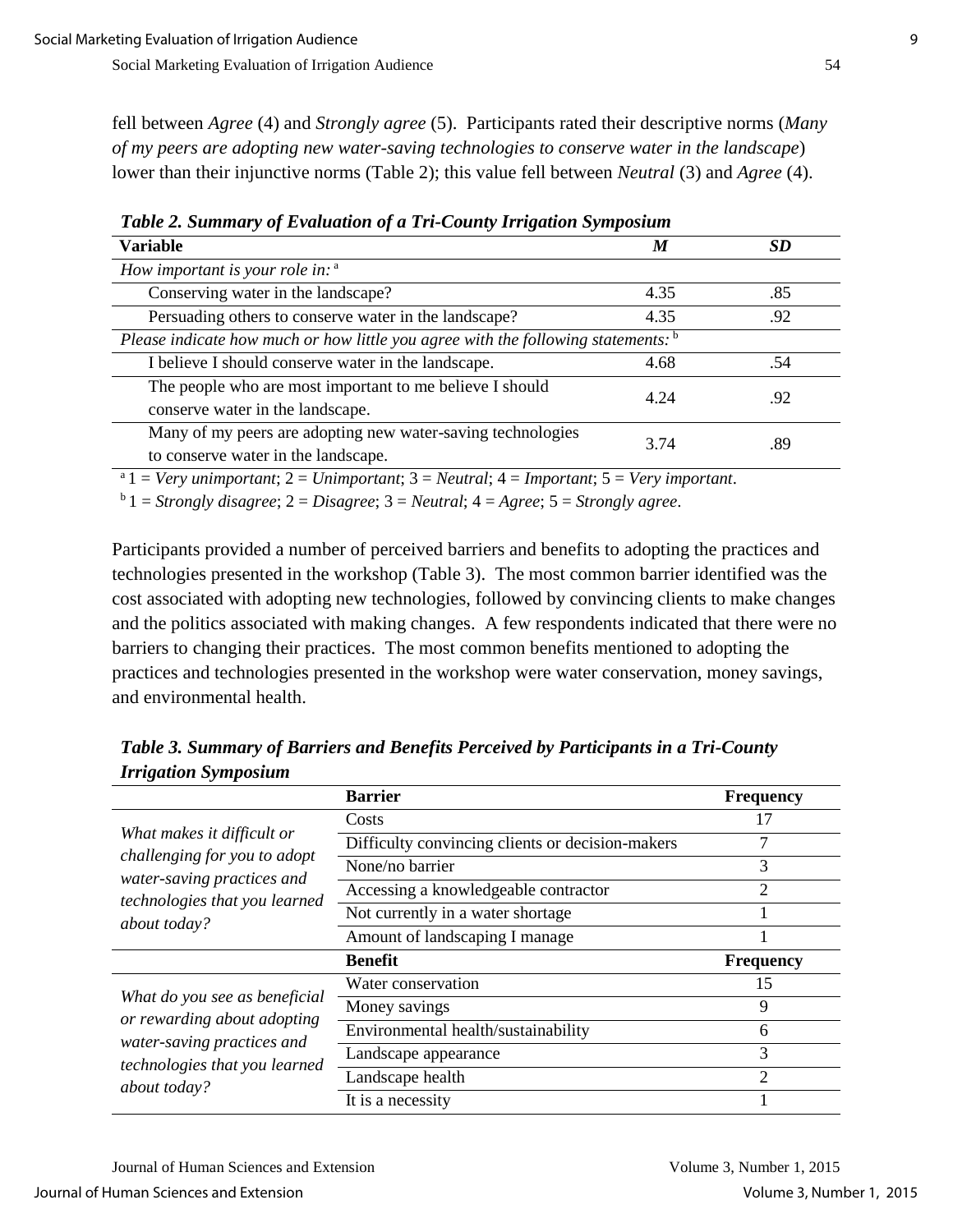## **Objective 2: Determine Program Impact Through the Use of a Retrospective Pretest-Posttest**

We measured a significant increase on each of the three items on the retrospective pretestposttest (Table 4). Participants reported a substantial change in their understanding of the need to conserve water, their awareness of the knowledge and tools available to help improve irrigation efficiency, and their understanding of the techniques that can be used to improve efficiency. The Cohen's *d* measure of effect size for the *awareness of the need to conserve water* analysis was 0.64, which we interpreted as an indication of a medium magnitude of relationship (Cohen, 1988). The Cohen's *d* measure of effect sizes for the *knowledge and tools available to help improve irrigation efficiency* and the *knowledge of the techniques that can be used to improve efficiency* were 1.39 and 1.28, respectively (Cohen, 1988). The effect sizes show that these increases have practical significance beyond statistical changes, and the results can be applied to real programming (Kirk, 1996).

A majority of respondents  $(73.5\%; n = 25)$  indicated they were already familiar with the watersaving technologies and practices discussed in the workshop. The most common sources of this information were other professional organizations and our own university system through other workshops, newsletters, and media. A total of  $85.3\%$  ( $n = 29$ ) of participants indicated they planned to adopt new water-saving technologies as a result of attending the workshop. When asked what technologies they planned to adopt, participants most frequently indicated they would make use of plants that require less water, install soil moisture sensors and smart irrigation controllers, and use more efficient irrigation heads.

| <b>Variable</b>                                                                                             | M    | <b>SD</b> |          |          |      |
|-------------------------------------------------------------------------------------------------------------|------|-----------|----------|----------|------|
| Please rate your awareness of the need to conserve water. <sup>a</sup>                                      |      |           |          |          |      |
| Pretest                                                                                                     | 4.09 | .81       | ${<}001$ | $-4.658$ | 0.64 |
| Posttest                                                                                                    | 4.71 | .98       |          |          |      |
| Please rate your knowledge of the tools and resources that you can access to get help and information       |      |           |          |          |      |
| about using more efficient irrigation practices. $b$                                                        |      |           |          |          |      |
| Pretest                                                                                                     | 3.44 | .98       | ${<}001$ | $-8.609$ | 1.39 |
| Posttest                                                                                                    | 4.63 | .49       |          |          |      |
| Please rate your knowledge about techniques that can be used to improve irrigation efficiency. <sup>b</sup> |      |           |          |          |      |
| Pretest                                                                                                     | 3.41 | .88       | < 0.01   | $-.814$  | 1.28 |
| Posttest                                                                                                    | 4.50 | .57       |          |          |      |
| $^{\circ}$ 1 = Very unaware; 2 = Unaware; 3 = Neutral; 4 = Aware; 5 = Very aware.                           |      |           |          |          |      |

*Table 4. Summary of Results and Paired t-Tests for a Retrospective Pretest-Posttest Used to Evaluate a Tri-County Irrigation Symposium*

<sup>b</sup>1 = *Very unknowledgeable*; 2 = *Unknowledgeable*; 3 = *Neutral*; 4 = *Knowledgeable*; 5 = *Very knowledgeable*.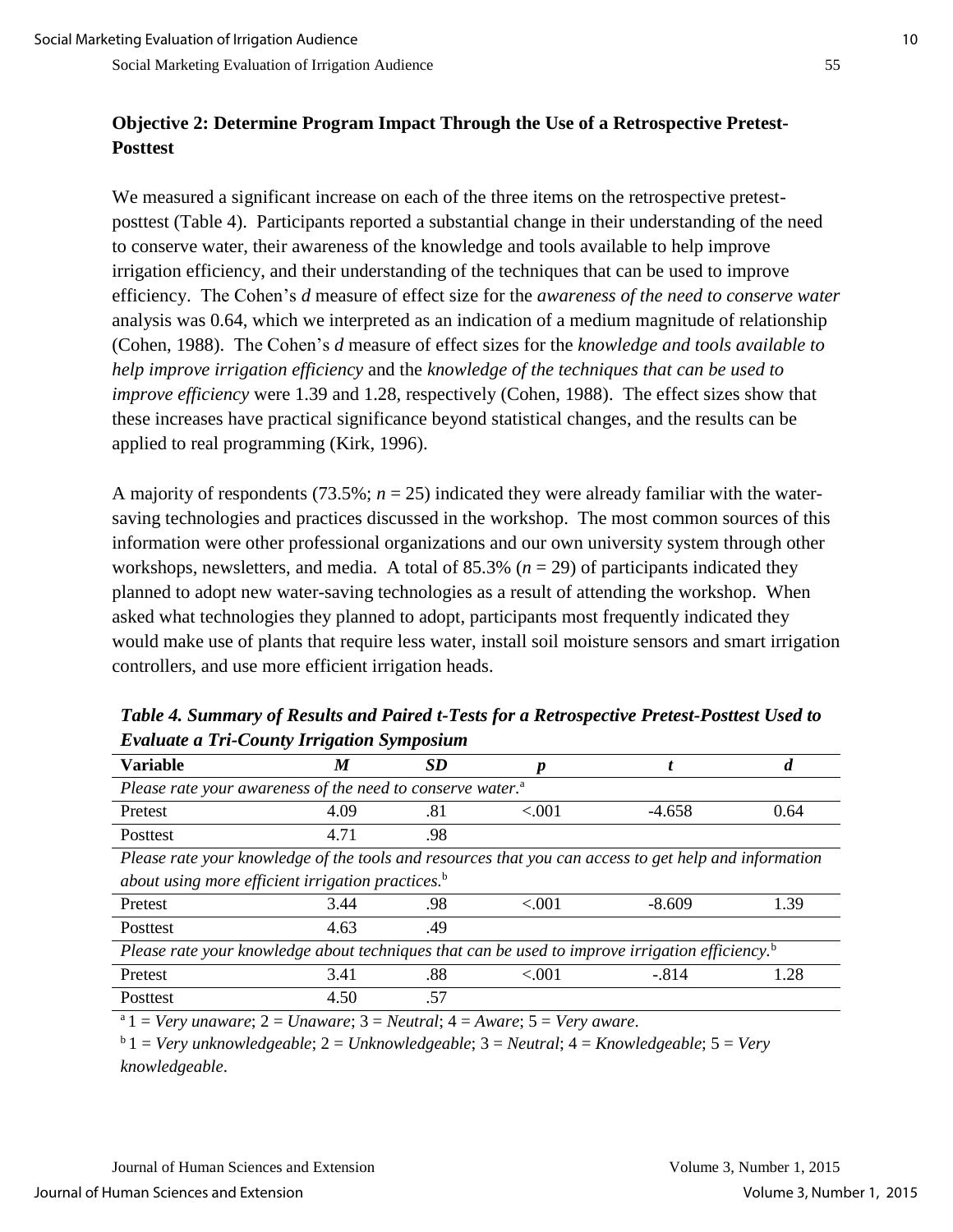### **Conclusions**

Our team found the three-part instrument to be reliable and relatively easy to use. We liked the single administration of this tool as compared to a standard pretest-posttest design, and our audience appeared to like it as well. This Extension seminar was designed to address our local and widespread need to conserve water in the landscape, and we hoped to increase awareness of conservation issues and encourage irrigation practice changes. Given that the majority of the audience intended to make behavior changes, we determined that they may be likely to make changes (Ajzen, 1991). A follow-up evaluation should be conducted to measure actual change. We consider this program to be successful in that most participants indicated that they would adopt a new best management practice as a result of the program. We were not surprised that most of our audience had previously heard about the practices and technologies we presented, as water conservation is a widespread and public issue in our state.

Our audience's familiarity with the issues could be further explained in that more knowledgeable clients may be prone to attend a program that covers issues they are already familiar with, and possibly be more likely to seek out opportunities to conserve and protect water. In other words, the individuals who are unaware of these issues and who potentially waste more water may be less likely to attend a program that encourages them to conserve. This reflects Rogers' (2003) innovativeness-needs paradox in that those who need the benefits of an idea the most are the last to adopt it. Based on recommendations for addressing this paradox, we suggest that Extension professionals consider using a strategy that targets those who "would ordinarily be the last to adopt" (Rogers, 2003, p. 296). For example, in repeating this program, we would consider targeting those who are least aware of local water issues or least likely to conserve. One way to identify this target audience is through observation of current behaviors or water use records in a community.

Our audience reported their perceived role in conserving water and encouraging others to conserve water as fairly high. Participants' injunctive normative beliefs toward irrigation conservation behavior were rated more highly than descriptive normative beliefs, meaning that our audience felt strongly that they should conserve water in the landscape but were not convinced that their peers were doing so.

This audience viewed costs as the primary barrier to making behavior changes in irrigation water-saving technologies and practices. Additionally, the primary motivator to practice changes was saving water, with saving money also identified as a chief benefit.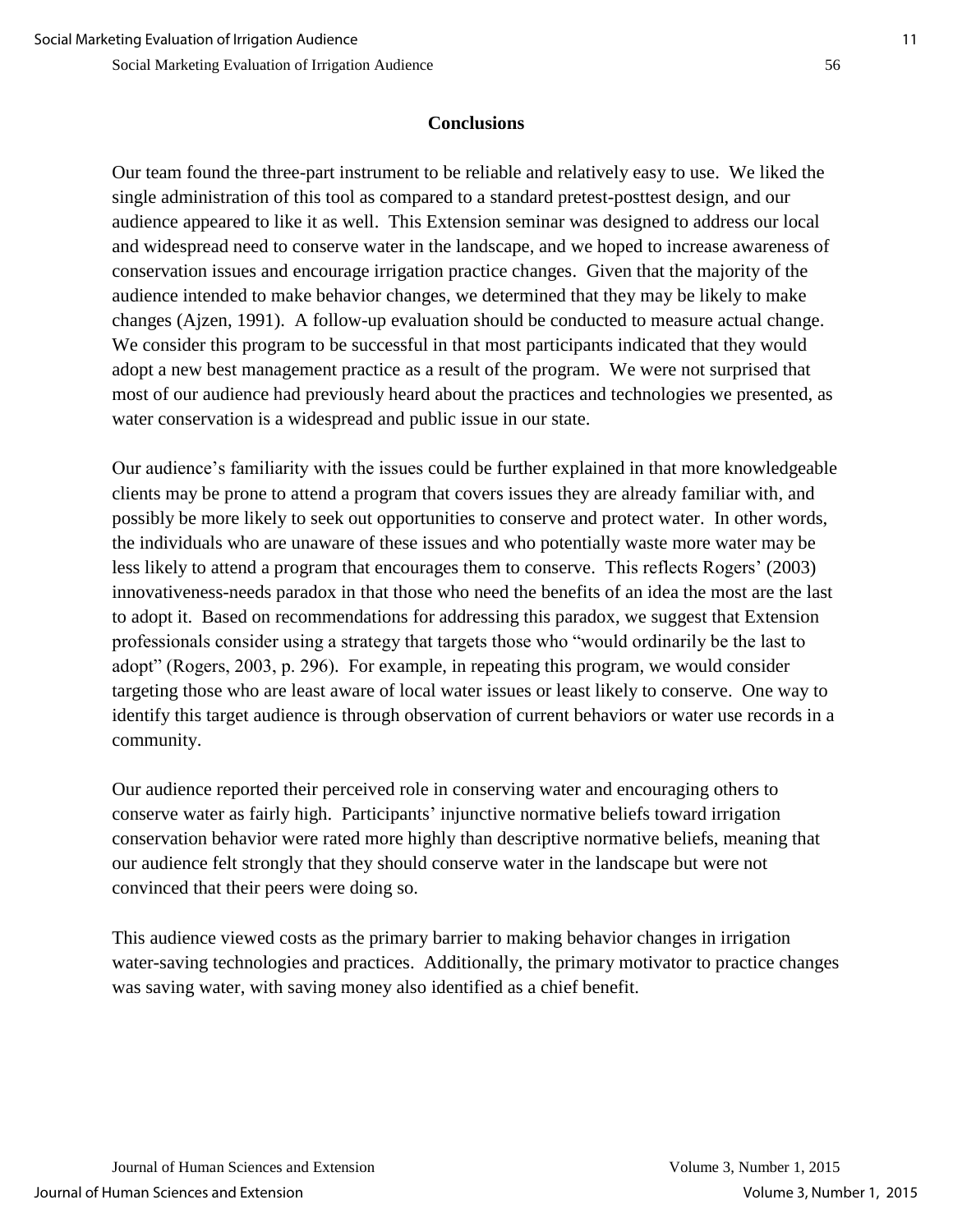#### **Implications and Recommendations**

We suggest that others consider using evaluation tools similar to the one we used in this study. The retrospective pretest-posttest format saves time by allowing for the capture of outcomes of the program with a single instrument. The incorporation of the intercept survey to gauge audience barriers, benefits, and normative beliefs provides the practitioner with a better understanding of the audience. These data are invaluable in assessing needs and planning future programs. While it "is tempting to skip barrier and benefit identification when you have limited time or financial resources […], failing to conduct [this] research dramatically reduces the likelihood that your program will be successful" (McKenzie-Mohr, 2011, p. 37). As the use of intercept surveys is recognized as a mechanism for understanding benefits and barriers of one's audience with minimal time, and when more detailed survey research is not practical (McKenzie-Mohr, 2011), we suggest that other Extension professionals consider this efficient method for audience research. It is much preferred to conduct this research ahead of time in order to design sets of Extension activities that meet the needs of the clients and help them to overcome barriers to change.

The knowledge gained from this study will help to guide more in-depth target audience analysis in the future. The value of understanding an Extension audience's real reasons for not adopting a particular behavior cannot be overemphasized; these barriers can inform how to most effectively connect with an audience segment and better meet their needs (Kotler & Lee, 2008). Social marketing incorporates the concept of *audience segmentation*, where audiences are divided in meaningful ways and targeted based on their unique characteristics and needs (Andreasen, 2006). Audience segmentation allows the Extension practitioner to deliver the most fitting messages based on characteristics of the audience.

A major challenge to encouraging sustainable behaviors is the very nature of many conservational practices. As with many environmental behaviors, a person's water conservation activities are not always apparent and not necessarily visible to peers. A target audience's perceived norms are not often incorporated into program planning, and this is unfortunate given how strongly norms influence behavior (McKenzie-Mohr et al., 2012). In our study, participants rated their descriptive normative beliefs lower than their injunctive normative beliefs; they did not feel as strongly that their peers were adopting the water-saving technologies and practices of interest. This finding suggests that our audience was made up of innovators and early adopters, and it could indicate that participants are simply not aware of their peers who are using the technologies. Since descriptive beliefs are better predictors of practice changes, behavior change goals would be better accomplished through a focus on enhancing descriptive norms, and we urge others to consider the norms of their target audience members.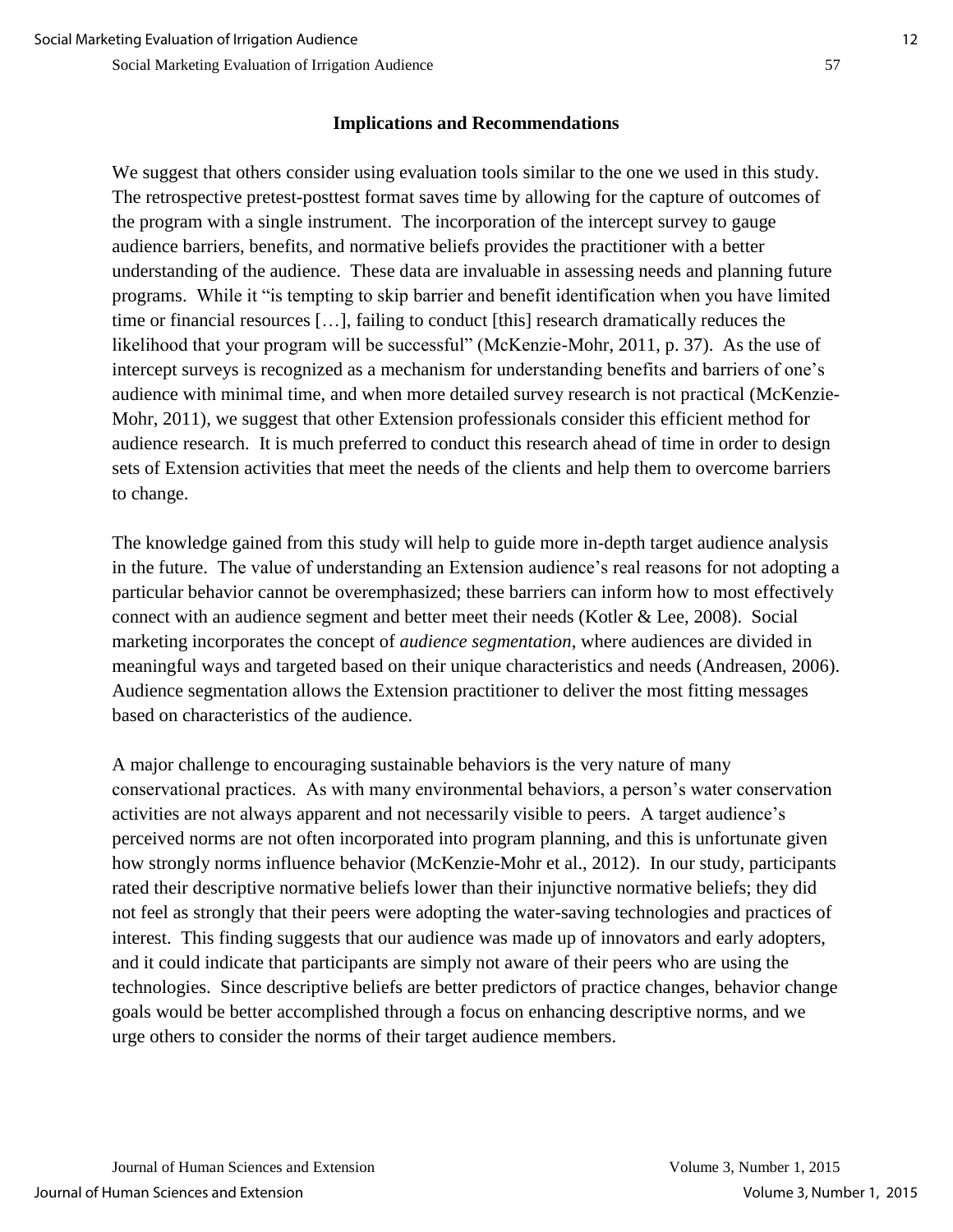We encourage other Extension educators working on water conservation and related initiatives to increase target audiences' awareness of peers' water-saving activities by using strategies to make norms noticeable (McKenzie-Mohr, 2011). Showcasing individuals and firms that use watersaving technologies and practices and publicly communicating about the people in the community who are engaging in specific water-saving practices are two ways to use norms to encourage water conservation behaviors. Frequently, recognition programs, announcements, mass media, stickers, and signs are used to emphasize norms and communicate what others in the community are doing. Additional educational programming targeting key audiences could also be helpful in making conservational behaviors more visible.

We did not identify knowledge as a barrier to behavior change among audience members. With this in mind, a social marketing approach to creating behavior changes in landscape irrigation conservation dictates that an Extension program's focus would concentrate on reducing the perceived barriers and emphasizing the benefits of these practice changes over providing knowledge alone (Kotler & Lee, 2008; McKenzie-Mohr, 2011). As financial costs of the behavior were identified as a major barrier, and financial savings identified as a major benefit, a strategic approach would emphasize the financial savings and deemphasize the costs to making the desired changes. Providing water-saving technologies to the audience at a reduced cost would help to decrease that particular barrier. That approach may not be feasible if funds are not available to purchase the items. In such a case, we recommend that educational programming be used to emphasize ways to reduce startup costs and achieve financial savings. One method to do this would be to provide data about the amount of time in which a system would pay for itself, which could help to enhance the perceived financial benefit. For example, when introducing new irrigation technologies, the audience may likely want to know the cost of installation and maintenance, but this information should be provided along with the estimated savings they could expect to see on their water or pump electricity bills. Likewise, since it is known that water savings is a major driver for irrigation behavior changes for this audience, it would be advantageous for Extension professionals to emphasize the amount of water each technology or practice could save.

Social marketing is a highly valuable approach to community change but is not appropriate for every situation. Social marketing principles are most helpful when they are used from the very beginning of the program planning process. This approach should be used when voluntary behavior change of a large number of people is the goal, and it is appropriate to focus on a targeted audience. Because it takes time to create change, social marketing may not be the right choice for situations where immediate change is necessary. Extension agents also need to have the skills, understanding, and resources to develop a program based on an audience's needs. This means that they have defined a specific problem and defined their audience and goals. It also means that they fully understand their audience members or have the time and resources to research them. The Extension agent should be willing to segment the audience and develop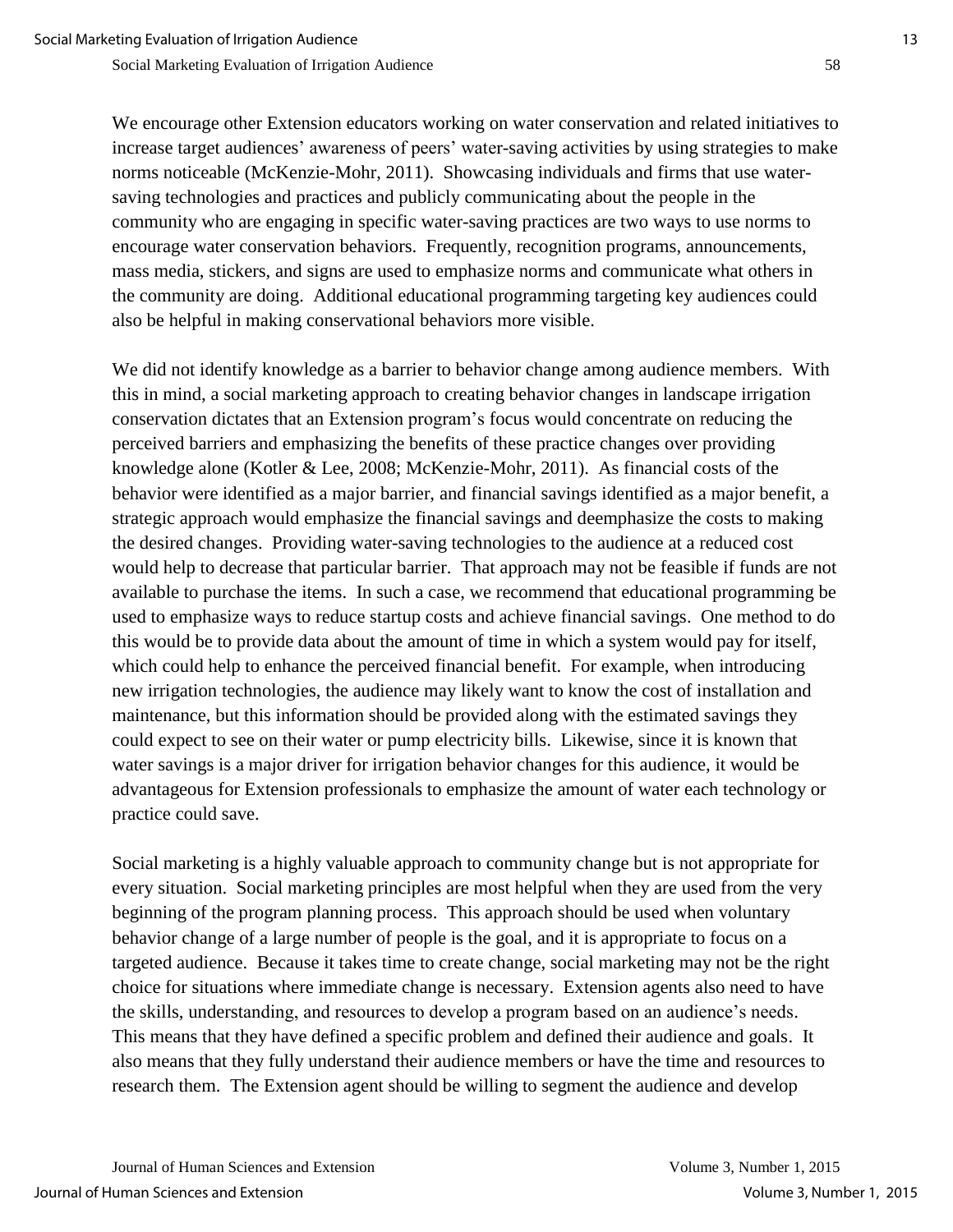specific messages for different groups (Kotler & Lee, 2008; McKenzie-Mohr, 2011). When these requirements are met, social marketing is a highly valuable means for creating behavior change that benefits the community.

We acknowledge a number of limitations to this study that are common to self-reported evaluation methods used in Extension programming. This study used a convenience sample of individuals who participated in an Extension workshop and opted to complete the voluntary questionnaire. This could have resulted in a nonrepresentative sample, and there is a possible difference between the people who opted to participate and those who did not. Because of these limitations, generalizations of the results of this study to the nonrespondents and to other Extension audiences should be made with caution. Further, potential biases may occur in social science research, especially when relying on self-reported measures (Podsakoff, MacKenzie, Lee, & Podsakoff, 2003), which is common in Extension evaluation. Consistency or social desirability biases may occur because individuals "have a desire to appear consistent and rational in their responses [… and] present themselves in a favorable light, regardless of their true feelings about an issue" (Podsakoff et al., 2003, p. 881).

The data gleaned from this study indicate that the workshop was successful in that it increased the audience's intention to make behavioral changes and raised their awareness and knowledge of water conservation behaviors and technologies. According to the TPB (Ajzen, 1991), it is likely that these intentions will lead to actual change. We recommend that long-term follow-up evaluation measures be conducted with these participants to measure actual behavior change and to determine if the audience needs additional information or assistance in overcoming barriers to adopting new practices. Through an investigation of social marketing principles, we explored and documented our audience's behavioral intentions, normative beliefs, and perceived barriers and benefits to a specific behavior change. This new knowledge provided a better understanding of this audience. As normative beliefs, barriers, and benefits are proven predictors of behavior (Ajzen, 1991; Cialdini, 2003; McKenzie-Mohr, 2011), this information about a specific audience provides practical implications for future Extension programming in water conservation with this audience and similar groups. We recommend that others consider using audience analysis to identify benefits and barriers to behavioral change and use this research to inform and guide a social marketing approach that results in more effective Extension programs.

#### **References**

Ajzen, I. (1991). The theory of planned behavior. *Organizational Behavior and Human Decision Processes, 50*(2), 179–211. doi:10.1016/0749-5978(91)90020-T American Psychological Association. (2010). *Publication manual of the American Psychological Association* (6<sup>th</sup> ed.). Washington, DC: American Psychological Association.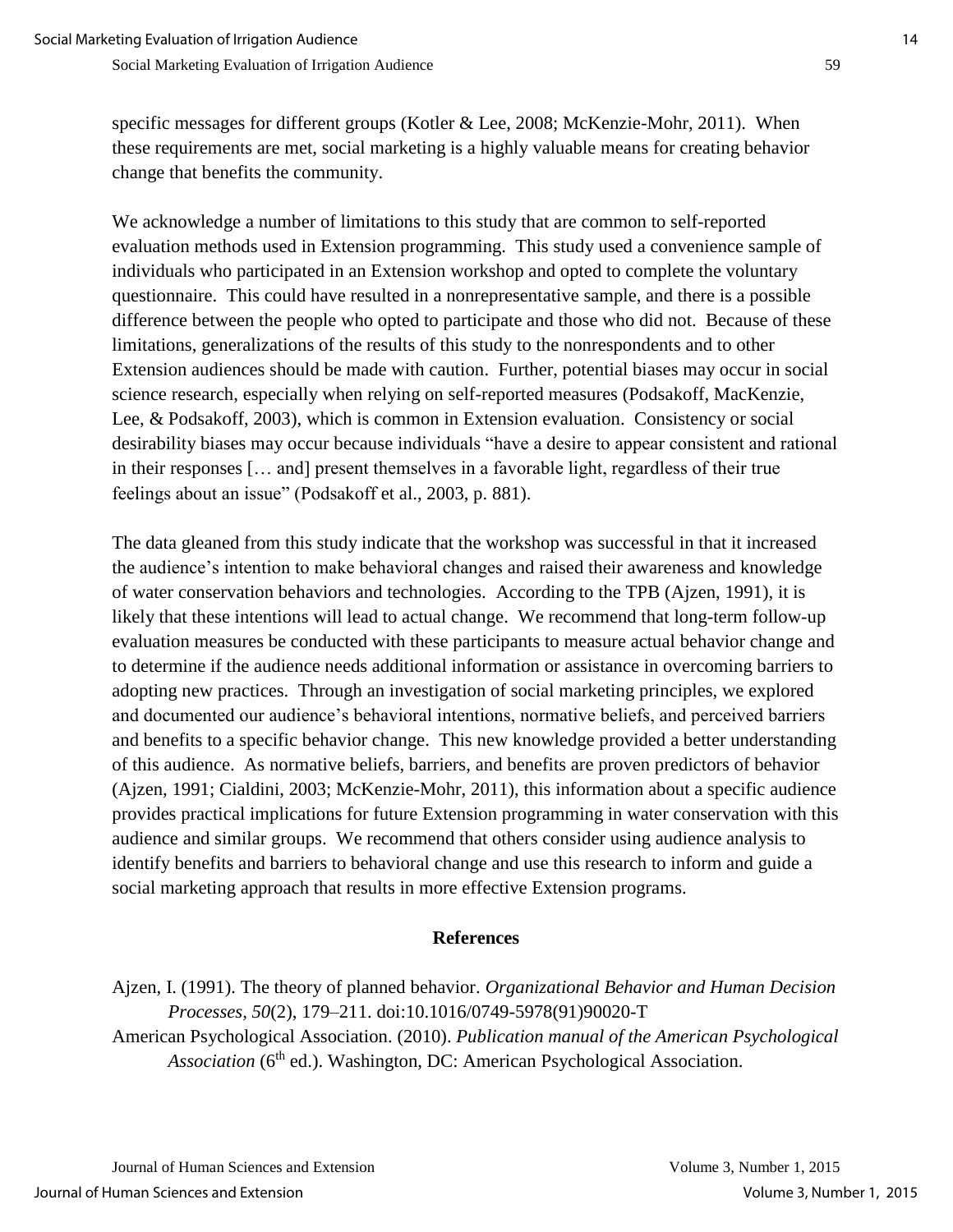- Andreasen, A. R. (1994). Social marketing: Its definition and domain. *Journal of Public Policy & Marketing*, *13*(1), 108–114. Retrieved from http://www.jstor.org/stable/30000176
- Andreasen, A. R. (2006). *Social marketing in the 21st century*. Thousand Oaks, CA: Sage Publications. doi:10.4135/9781483329192
- Blaine, T. W., Clayton, S., Robbins, P., & Grewal, P. S. (2012). Homeowner attitudes and practices toward residential landscape management in Ohio, USA. *Environmental Management*, *50*(2), 257–271. doi:10.1007/s00267-012-9874-x
- Boone, E. J., Safrit, R. D., & Jones, J. (2002). *Developing programs in adult education: A conceptual programming model* (2<sup>nd</sup> ed.). Long Grove, IL: Waveland Press.
- Cialdini, R. B. (2003). Crafting normative messages to protect the environment. *Current Directions in Psychological Science*, *12*(4), 105–109. doi:10.1111/1467-8721.01242
- Cohen. J. (1988). *Statistical power analysis for the behavioral sciences*. (2nd ed.). Hillsdale, NJ: Lawrence Erlbaum.
- Davis, G. A. (2003). Using a retrospective pre-post questionnaire to determine program impact. *Journal of Extension*, *41*(4), Article 4TOT4. Retrieved from www.joe.org/joe/2003august/tt4.php
- Dukes, M. D. (2012). Water conservation potential of landscape irrigation smart controllers. *Transactions of the ASABE, 55*(2), 563–569.
- Fraenkel, J. R., & Wallen, N. E. (2008). *How to design and evaluate research in education* (7<sup>th</sup>) ed.). New York, NY: McGraw-Hill.
- Frisk, E., & Larson, K. L. (2011). Educating for sustainability: Competencies & practices for transformative action. *Journal of Sustainability Education*, *2*(1), 1–20. Retrieved from http://www.jsedimensions.org/wordpress/content/educating-for-sustainabilitycompetencies-practices-for-transformative-action\_2011\_03/
- Glaser, B. G. (1965). The constant comparative method of qualitative analysis. *Social Problems, 12*(4), 436–445. Retrieved from www.jstor.org/stable/798843
- Haley, M. B., & Dukes, M. D. (2012). Validation of landscape irrigation reduction with soil moisture sensor irrigation controllers. *Journal of Irrigation and Drainage Engineering*, *138*(2), 135–144. doi:10.1061/(ASCE)IR.1943-4774.0000391
- Haley, M. B., Dukes, M. D., & Miller, G. L. (2007). Residential irrigation water use in Central Florida. *Journal of Irrigation and Drainage Engineering*, *133*(5), 427–434. doi:10.1061/(ASCE)0733-9437(2007)133:5(427)
- Israel, G. D., Easton, J. O., & Knox, G. W. (1999). Adoption of landscape management practices by Florida residents. *HortTechnology*, *9*(2), 262–266. Retrieved from http://horttech.ashspublications.org/content/9/2/262.full.pdf+html
- Kalambokidis, L. (2004). Identifying the public value in Extension programs. *Journal of Extension*, *42*(2), Article 2FEA1. Retrieved from www.joe.org/joe/2004april/a1.php
- Kirk, R. E. (1996). Practical significance: A concept whose time has come. *Educational and Psychological Measurement*, *56*(5), 746–759. doi:10.1177/0013164496056005002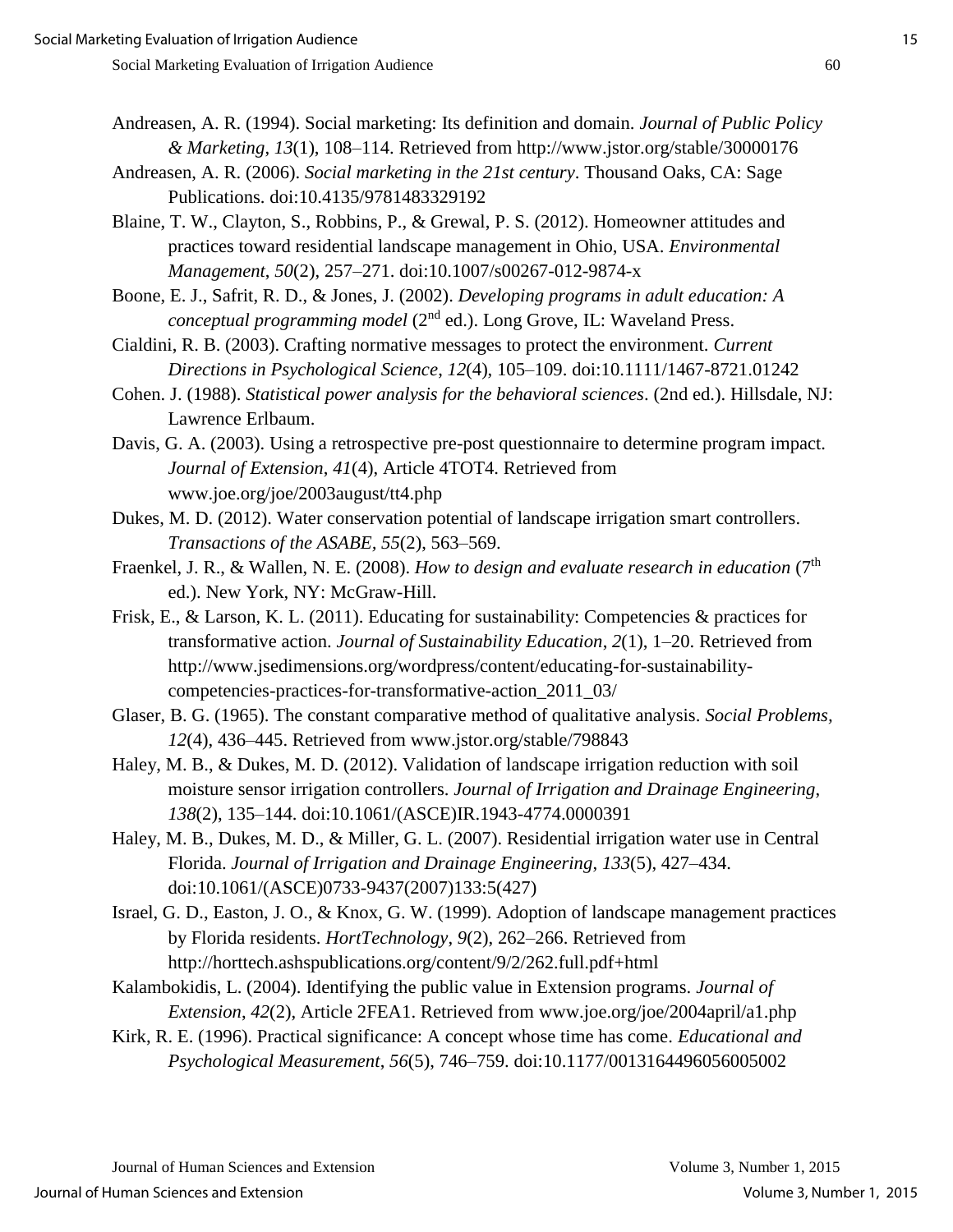- Kollmus, A., & Agyeman, J. (2002). Mind the gap: Why do people act environmentally and what are the barriers to pro-environmental behavior? *Environmental Education Research*, *8*(3), 239–260. doi:10.1080/13504620220145401
- Kotler, P., & Lee, N. R. (2008). *Social marketing: Influencing behaviors for good* (3rd ed.). Thousand Oaks, CA: Sage Publications.
- Lamm, A. J., & Israel, G. D. (2013). A national examination of Extension professionals' use of evaluation: Does intended use improve effort? *Journal of Human Sciences and Extension*, *1*(1), 49–62. Retrieved from

http://media.wix.com/ugd//c8fe6e\_5b9eec9ff883f1d0efcd9f0731f0c857.pdf

- Lefebvre, R. C. (2011). An integrative model for social marketing. *Journal of Social Marketing*, *1*(1), 54–72. doi:10.1108/20426761111104437
- McKenzie-Mohr, D. (2011). *Fostering sustainable behavior: An introduction to communitybased social marketing* (3rd ed.). Gabriola Island, British Columbia, Canada: New Society Publishers.
- McKenzie-Mohr, D., Lee, N. R., Schultz, P. W., & Kotler, P. A. (2012). *Social marketing to protect the environment: What works.* Thousand Oaks, CA: Sage Publications.
- Nielsen, R. B. (2011). A retrospective pretest-posttest evaluation of a one-time personal finance training. *Journal of Extension*, *49*(1), Article 1FEA4. Retrieved from www.joe.org/joe/2011february/a4.php
- Podsakoff, P. M., MacKenzie, S. B., Lee, J.-Y., & Podsakoff, N. P. (2003). Common method biases in behavioral research: A critical review of the literature and recommended remedies. *Journal of Applied Psychology, 88*(5), 879–903. doi:10.1037/0021- 9010.88.5.879
- Rennekamp, R. A., & Engle, M. (2008). A case study in organizational change: Evaluation in Cooperative Extension. *New Directions for Evaluation*, *2008*(120), 15–26. doi:10.1002/ev.273

Rogers, E. M. (2003). *Diffusion of innovations* (5<sup>th</sup> ed.). New York, NY: Free Press.

- Shaw, B. R., Radler, B. T., Chenoweth, R., Heiberger, P., & Dearlove, P. (2011). Predicting intent to install a rain garden to protect a local lake: An application of the theory of planned behavior. *Journal of Extension*, *49*(4), Article 4FEA6. Retrieved from www.joe.org/joe/2011august/a6.php
- Shober, A. L., Denny, G. C., & Broschat, T. K. (2010). Management of fertilizers and water for ornamental plants in urban landscapes: Current practices and impacts on water resources in Florida. *HortTechnology*, *20*(1), 94–106. Retrieved from http://horttech.ashspublications.org/content/20/1/94
- Skelly, J. (2005). Social marketing: Meeting the outreach challenges of today. *Journal of Extension*, *43*(1), Article 1IAW1. Retrieved from www.joe.org/joe/2005february/iw1.php
- U.S. Geological Service. (2013). *Water use data tables, 2010*. Washington, DC: U.S. Geological Service. Retrieved from http://fl.water.usgs.gov/infodata/wateruse/datatables2010.html